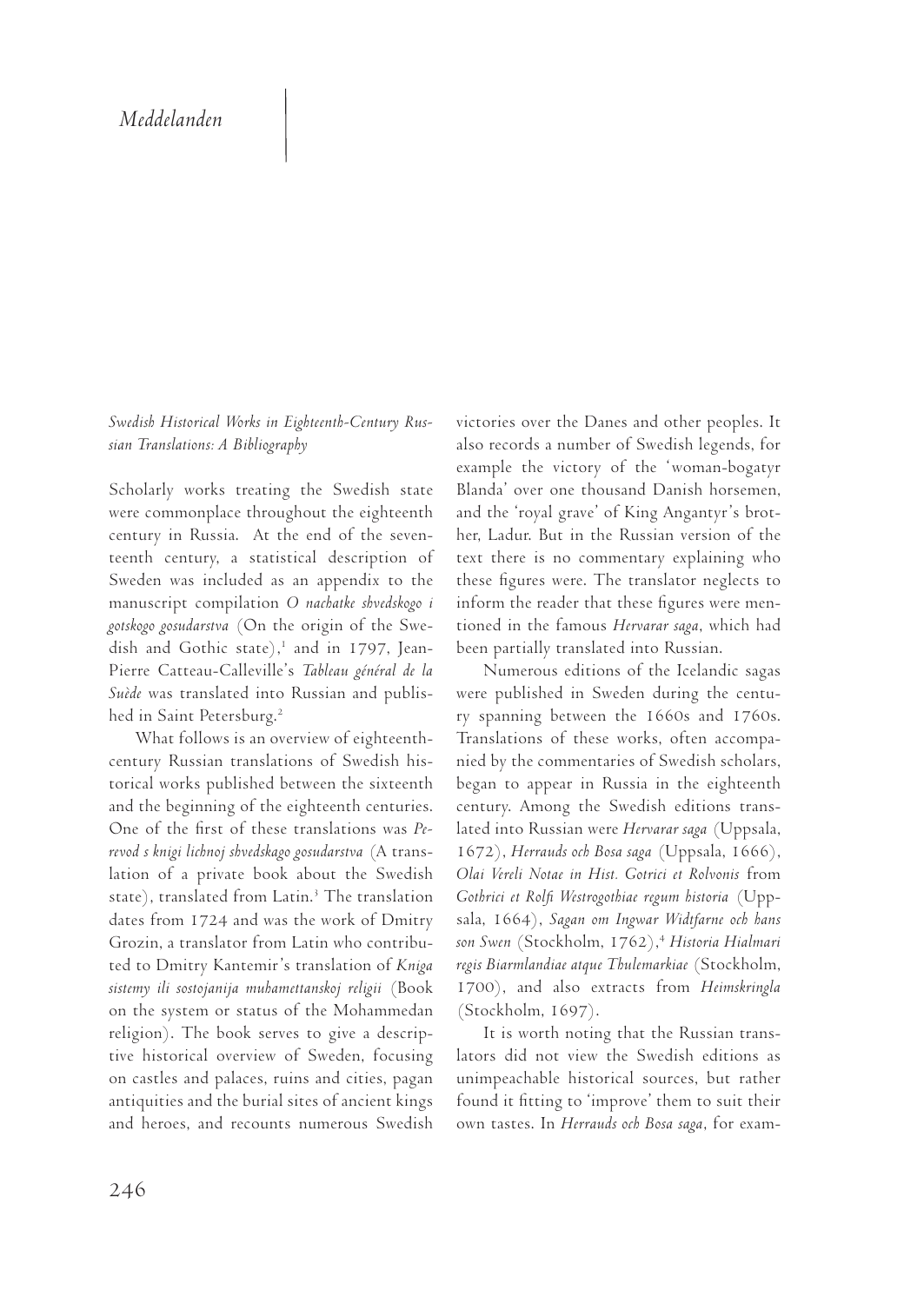ple, Bosi has maimed three of the villain Sjod's henchmen. In the Russian translation, Sjod is the first of Bosi's victims.<sup>5</sup> Another example can be found in the extracts from *Heimskringla* translated into Russian. The last chapter of the translation is an extract of 'Om Konung Olåfs Järtekn ibland Wäringarna' (King Olaf's Omen among the Varangians) taken from *Konung Håkon herdbreidas saga*, which tells of the miraculous victory of a small group of Varangians over a massive pagan army. Both the Icelandic original and the Swedish translation recount how the blind leader of the pagan army was able to discern a rider on a white horse in the enemy camp. For the author of the saga, it was important to stress the miraculous fact that only a blind man was able to see Saint Olaf, who had come to the aid of the Varangians. In the Latin translation, however, the rider on a white horse was transformed into a horseman in white clothes, and in the Russian translation the same figure became more generally 'someone' in white clothes.<sup>6</sup>

One might suppose that such changes in the Russian text were made under the influence of the Latin translation. But the Russian translator of *Heimskringla* used the Swedish, not the Latin, text. In contrast with the two Scandinavian texts, the Russian translation mentions nothing about the blindness of the pagan leader: The entire army was able to see the saint-warrior. It appears likely that the Russian translator amended the original so that it might better accord with the Russian literary tradition. Images of saints in white clothes appeared frequently in medieval Russian military stories recounting victories over heathen enemies. These saints either appeared to the Christians on the eve of battle, or were witnessed by the enemy army as a whole.

Such attempts to locate 'Russian' fragments in the sagas serve to explain some of the more notable errors in the *Heimskringla* translation. For example, the translation of the second and the third chapters of *Konung Harald* 

*Hårdrådes saga* mention that Harald was in Russia before moving on to Greece, where he became a servant of Empress Zoe. In the autumn of that year he led a huge army to fight in galleys in the Greek Sea, and after some time became leader of the Varangians. During his exploits among the Greek Islands, we are told that 'he seized great territories from the Russians'.7 This last statement appears incongruous with the rest of the narrative. Given the author's earlier relation that Harald had established friendly relations with King Yaroslav of Russia, it would appear illogical for Harald to seize land from his friend and ally. Moreover, the vague reference to Russian territories in Greece serves as a mystery in its own right. The presence of this curious passage can undoubtedly be attributed to both a mistake of the Russian translator and a typographical error in the second volume of the Swedish edition of 1700. The Swedish translation states that Harald conquered immense territories 'af Russarna'. *Russarna* here should probably be read as a misprint of *Kussarna* (corsairs), which is corroborated by the presence of 'Corsariis' in the accompanying Latin translation. In this case it appears that the Russian translator ignored the Latin text, resulting in the attribution of the unspecified territories to the Russians.<sup>8</sup>

If works such as *Perevod s knigi lichnoj shvedskago gosudarstva* were entirely focused on Sweden, the editions of the Icelandic sagas allowed Russian scholars to glean valuable information about Russian history, a recognition that often played a role in determining the form and content of the translations themselves. While the sections of *Hervarar saga* that refer to Russian history were translated in extenso, other sections were given only short summaries (as was the important nineteenth chapter, which recounts how the Goths defended themselves against the Huns).9 The extracts from *Heimskringla* likewise show that the Russian translator was careful to include everything that had any bearing on Rus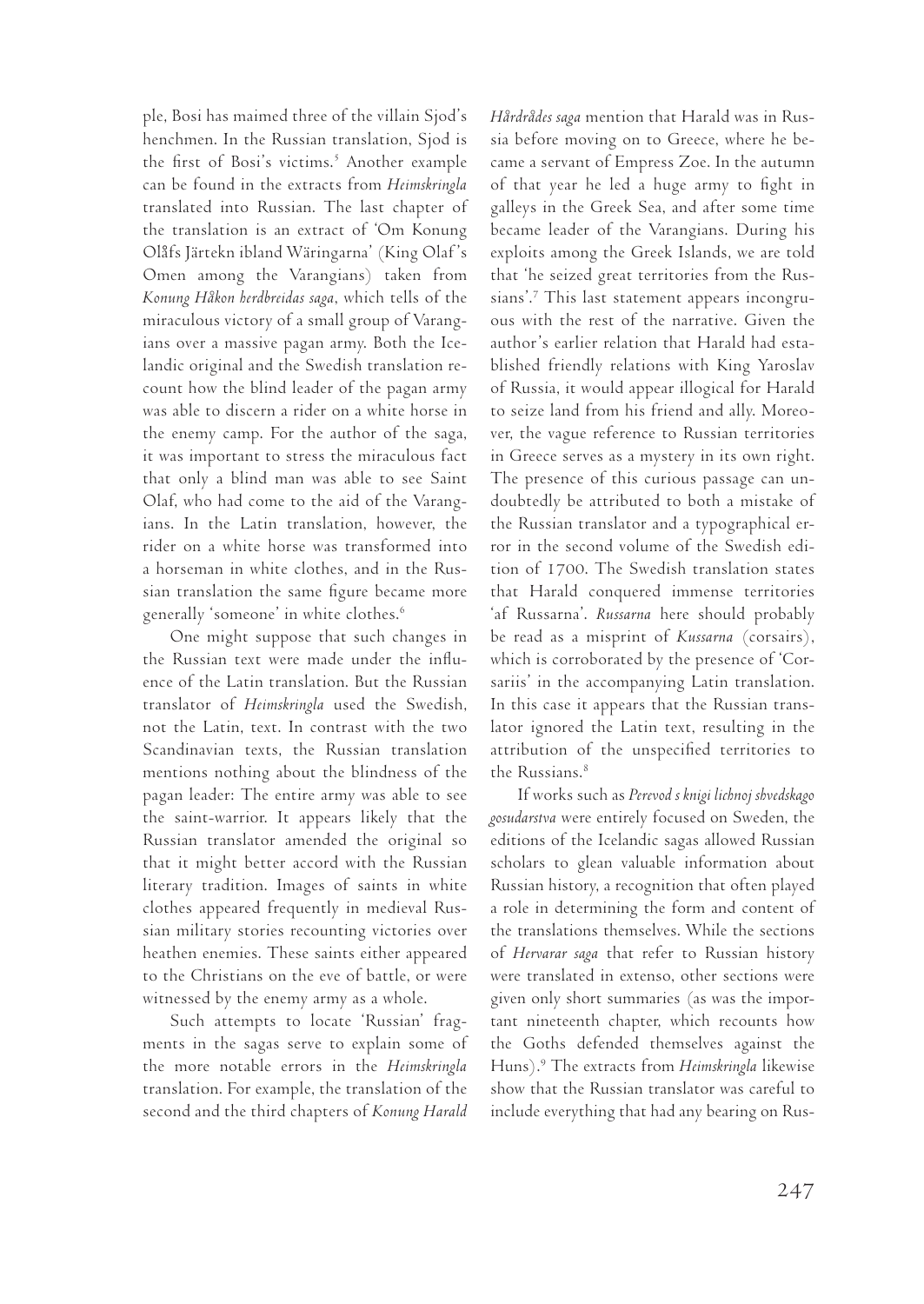sia. And although Russian themes are absent in the translation of *Herrauds och Bosa saga*, all the translator's changes may be attributed to his desire to 'improve' the original.

These saga editions were well known in Russian academic communities, and were used by historians in the composition of their own works on Russian history. Vasily Nikitich Tatischev in particular knew the material well. During his stay in Sweden in 1724–1726, he met with Eric Julius Björner, secretary of the College of Antiquities and contributor to some of the aforementioned editions. The two men would even find themselves engaged in a scholarly controversy.10 Tatischev drew on the Swedish editions while working on the *Istorija Rossijskaja* (History of Russia), a work that cited a number of the aforementioned Swedish texts: *Hervarar saga* and *Herrauds och Bosa saga* among others.<sup>11</sup>

Included in the Russian translation of *Olai Vereli Notae in Hist. Gotrici et Rolvonis* is a fragment of *Krákumál*, sometimes referred to as the *Death-Song of Ragnar Lodbrok*, which marked the first Russian verse translation of a Scandinavian poem:

Оставим все теперь. Меня зовут там девы, Отверз где Один дверь. Мне сладки их напевы. Иду я пиво пить В чертог с его друзьями. Уж полно жизнь мне жить. Я разлучаюсь с вами.<sup>12</sup>

(Let us leave everything. Maids are calling for me, where Odin opened the door. Their melodies are sweet to me. I am going to drink ale With his friends in the hall. It is too late to live my life. I am separating from you.)

Ragnar Lodbrok is not mentioned in *Gothrici et Rolfi Westrogothiae regum historia* itself. The fragment of his death-song (given in both the Icelandic original and Latin translation) is found in Verelius's Latin commentary on the word *Valhalla* in the notes to the second chapter. As no Swedish translation is given in the notes, the Russian verse translation was based on the Latin text.

*Krákumál* is a twelfth-century skaldic poem whose authorship was traditionally attributed to the ninth-century skald Bragi Boddason.<sup>13</sup> The poem, consisting of twenty-nine stanzas, was first printed in Ole Worm's *Literatura runica* (1636; second edition, Copenhagen, 1651), in which the original text, presented in runic script, is accompanied by an interlinear Latin verse translation. Later, the Icelandic original was published alongside Swedish verse and Latin prose translations in *Ragnar Lodbroks och hans söners saga* (The saga of Ragnar Lodbrok and his sons), included in Eric Björner's *Nordiska kämpa dater, i en sagoflock samlade om forna kongar och hjältar* (Nordic military deeds, collected together in a compendium of sagas pertaining to ancient kings and heroes; Stockholm, 1737). In the second volume of *L'Histoire de Danemark*, entitled *Monuments de la mythologie et la poésie des Celtes et particulierment des anciens Scandinaves* (Copenhagen, 1756), Paul Henri Mallet included a French translation of Ragnar's song, probably based on Björner's Latin translation.

In Russia during the second half of the eighteenth century, *Krákumál* was well known in prose translations based on French and German models: Mallet's French text was translated into Russian in *Vvedenie v Datskuju istoriju* (Introduction to the history of Denmark; Saint Petersburg, 1785), and the German text of Ludwig Gotthard Kosegarten was translated in the literary periodical *Prijatnoe i poleznoe preprovozhdenie vremeni* (Pleasant and useful diversions; no. 8, 1795).<sup>14</sup> But the excerpt from *Krákumál* (stanza 29) contained in the notes to *Gothrici et Rolfi Westrogothiae regum historia* was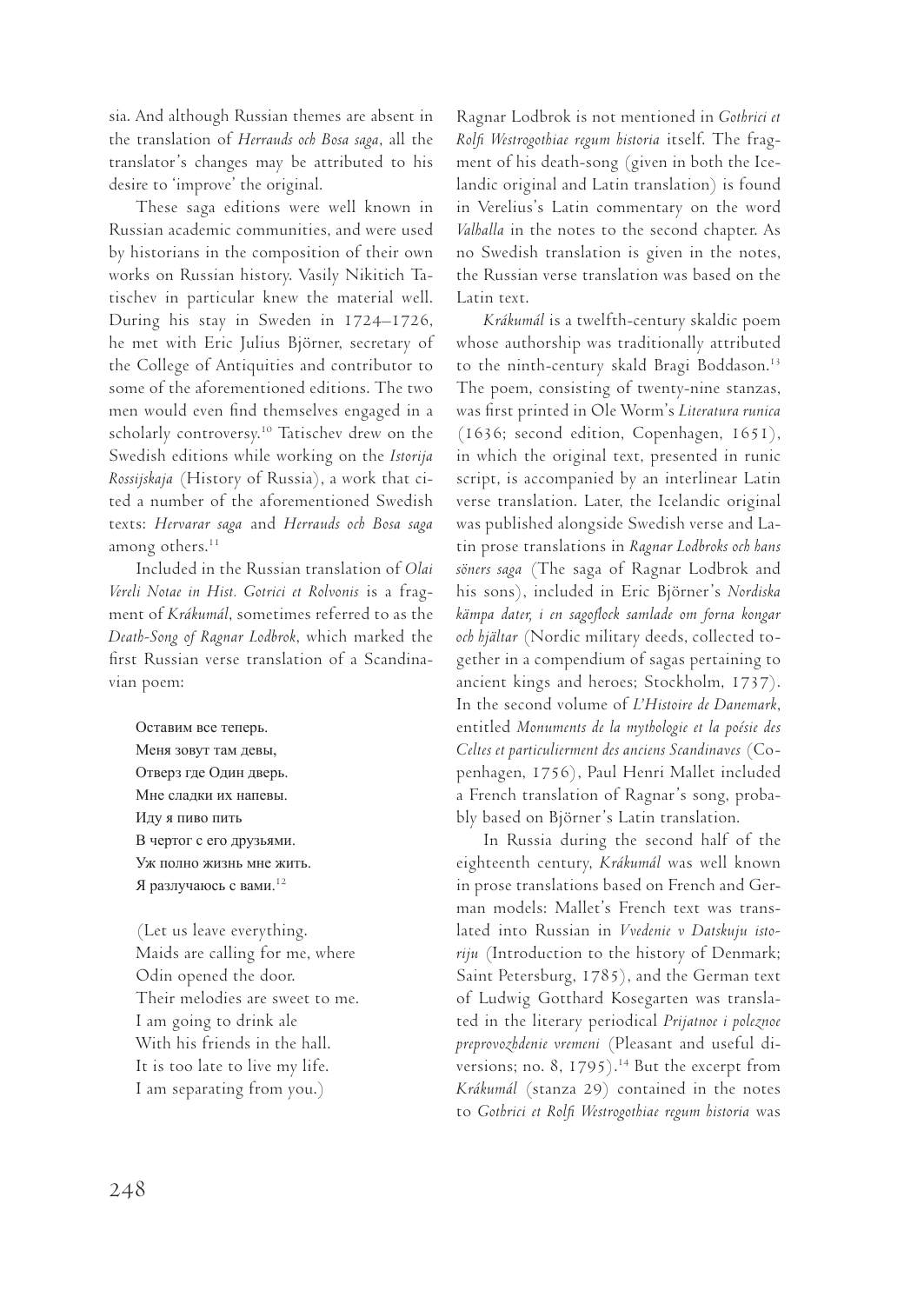viewed by the Russian translator as a separate work. Here the translator was undoubtedly following the lead of Verelius, who presented the text as an independent poem, not a fragment. Although Verelius was perhaps not entirely without reason in doing so – in contrast with the other stanzas, which are all decastichs, the last stanza is an octastich, and does not have a specific beginning ('We struck with a sword  $[\dots]')^{15}$  – he had in fact borrowed the Icelandic text from Ole Worm's *Literatura runica*, where the poem was printed in its entirety. For his own part, the Russian translator made no reference to Worm's text, but was guided entirely by the Latin commentary and translation of the Swedish scholar (Verelius's translation of the twenty-ninth stanza differs greatly from Worm's).

The appearance of this fragment in verse form in the translation of Verelius's commentary, as opposed to its appearance in prose in other Russian translations, has its own explanation. Unlike other poetical texts contained in the Scandinavian literary corpus, the octastich from *Krákumál* was viewed by the Russian translator not as a poetical insertion, but as belonging to a scholarly commentary. And it was for this reason that the only Russian verse translation of the text was made from Latin, the language Verelius used for all his scholarly comments.

In 1747 Kiriyak Kondratovich, a member of the Russian Academy of Sciences, produced Russian translations of Theophil Siegfried Bayer's *Dissertatio de Varagis* and Johannes Magnus's *Historia de omnibus Gothorum Sveonumque regibus*. But in contrast with the translation of Bayer's work, the translation of Johannes Magnus's *Historia* was never published.16 This is perhaps not surprising. As in the case of *Perevod s knigi lichnoj shvedskago gosudarstva*, the translation of the *Historia* contains stories about Swedish victories over the Danes.17 But the latter translation also includes depictions of Swedish victories over Russians: small

bands of Swedish troops hold off the attacks of huge Russian armies;<sup>18</sup> the Swedish army returns from Russia with victory flags flying;<sup>19</sup> Stockholm's foundation denies Russians the opportunity to attack Sweden;<sup>20</sup> Russians cower away from a private duel with a Swedish hero and leave the battlefield.<sup>21</sup> A text containing passages such as these could of course hardly be published in Russia.

Finally, at the end of the eighteenth century a Swedish work was translated and published in Russia which had nothing to do with Scandinavian or Russian history. It was devoted to a subject well known to Russian readers: the First Jewish-Roman War and Jerusalem's destruction by Titus. The appearance of this work in Russian translation can no doubt be explained by the popularity of its subject matter, which had previously been treated in a number of books published in Russia throughout the eighteenth century.<sup>22</sup> In the Russian translation by Isaak Zederban the work is entitled *Kratkoe opisanie o zhalostnom razzorenii Ierusalima* (Short summary of the terrible destruction of Jerusalem; Moscow, 1792). Dmitry Mikhailovich Sharypkin has argued that it is based on a translation of Josephus's *Bellum Judaicum* that had been imported into Russia by the imprisoned officers of Charles XII.<sup>23</sup> Yet no scholar has been able to determine precisely which Swedish text served as the source of the Russian translation.

There are two eighteenth-century Swedish texts on this subject: a six-volume translation of Josephus' collected works (The last volume includes an appendix recounting events 'from the destruction of Jerusalem to the present time, taken from Baron Ludvig Holberg's history of the Jews'),<sup>24</sup> and *Om Titus romersk käjsare, hwilken som fältherre utförde Jerusalems jämmerliga förstöring, inkräktade judalandet, och gjorde slut på judiska regementet* (On the Roman emperor Titus, who as military commander brought about the terrible destruction of Jerusalem, conquered the Jewish homeland, and brought an end to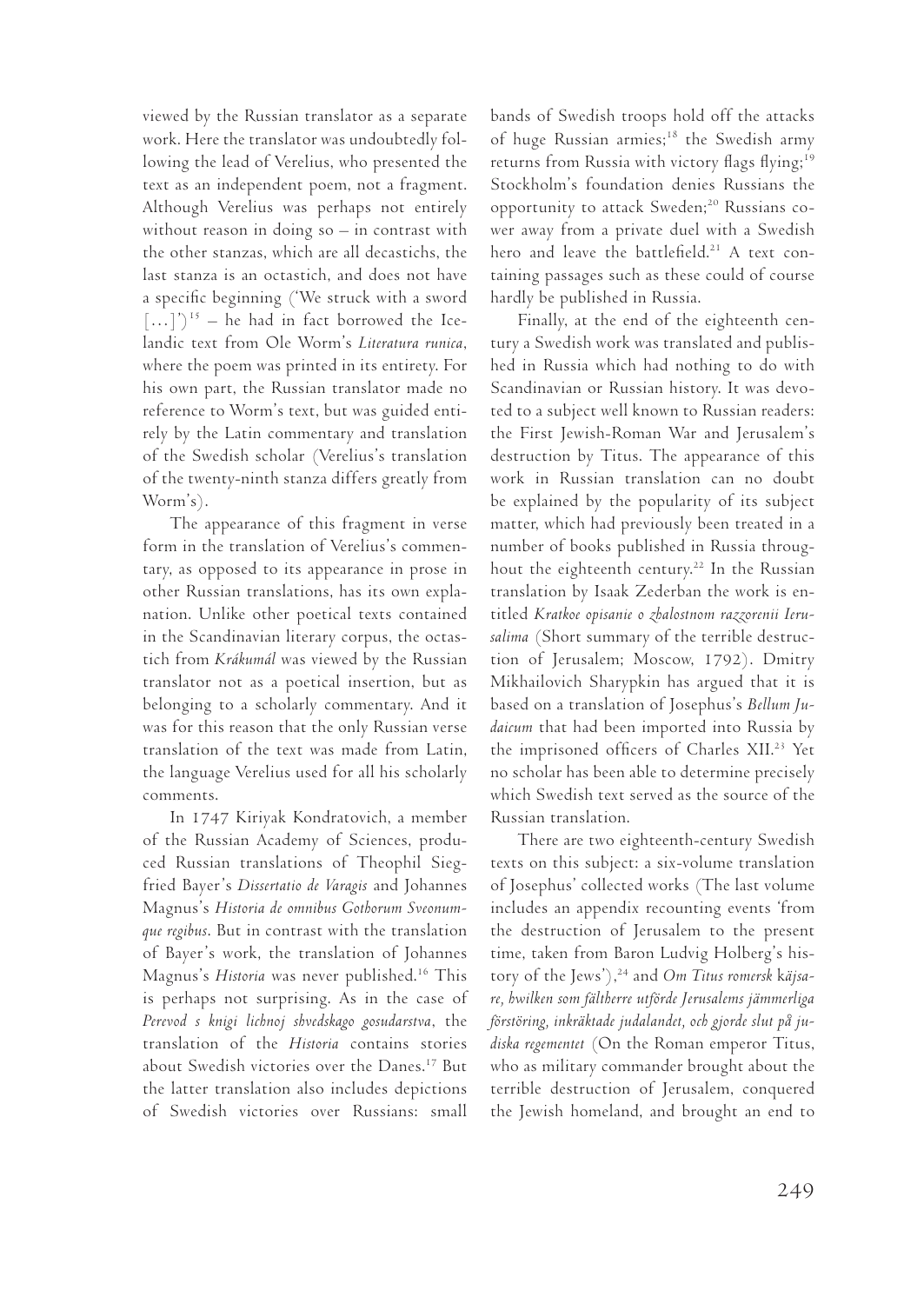the Jewish revolt; Stockholm, 1771). The latter text is a truncated Swedish translation of a German biography of Titus by Johann Mathias Schröckh. The German text was published in the 1769 volume of Schröckh's series of biographies of great historical figures (*Allgemeine Biographie*). The Swedish translation, in turn, was included in the series *Lefwernes beskrifning* (Biographical accounts), edited by Carl Christoffer Gjörwell (the elder) and consisting of biographies of a number of famous historical personages (Joan of Arc, Henry IV, Cato, Hannibal, Christian II of Denmark, Frederick William I of Prussia, the Russian Field Marshal Münich, and Martin Luther).

As the title of the Swedish translation indicates, Gjörwell was interested primarily in the life story of the Roman emperor, who was held in great esteem in Sweden. The book focuses much of its attention on the events of the Jewish-Roman War, particularly the siege and destruction of Jerusalem, which Gjörwell deems to be the most noteworthy accomplishment of the great historical figure. In his introduction to the translation, Gjörwell remarks that the Roman commander 'ej at eröfra, men at förstöra Jerusalem' (had not to conquer, but to ruin Jerusalem), whose destruction became 'en af de utmärktaste Guds Hämnde-Domar' (one of the greatest divine retributions'. Gjörwell's focus explains why the title of the translation, in contrast with that of the German source text, lays particular stress on Jerusalem's 'jämmerliga förstöring' (terrible destruction).

An earlier Swedish version of Josephus's history of the Jewish-Roman War, entitled *Een historia om Jerusalems jemmerligha förstöring, korteliga författat* (A history of the terrible destruction of Jerusalem, recounted in brief), had been published in Stockholm in 1607, and was likely known to Gjörwell.<sup>25</sup> The focus of this seventeenth-century author, however, differed greatly from that of Schröckh and Gjörwell. The former was less interested in fleshing out the personality of Titus than in placing the story of Jerusalem's destruction in the context of the New Testament. It is therefore no coincidence that the story was published together with Martin Luther's Small Catechism and the Swedish Hymnal in the 1627 edition of Petrus Rudbeckius's *Enchiridion eller then swenska psalmboken, sampt andra wanligha handböcker* (Enchiridion, or the Swedish book of hymns, together with other common handbooks). It was this seventeenth-century history of Jerusalem's destruction that would later serve as the source text for the Russian *Kratkoe opisanie o zhalostnom razzorenii Ierusalima*. But whereas *Een historia om Jerusalems jemmerligha förstöring*, as Nils Ekedahl has argued, was intended to serve as a warning to Christians by laying stress on the punishment the Jews had received for their denial of Jesus, the Russian translation was presented as a straightforward historical narrative, and was published together with an amusing 'Turkish' story entitled 'Ah, kakaja prekrasnaja skazka!' (Oh, what a wonderful fairy tale!).<sup>26</sup>

That Zederban chose a Swedish text as his source can be explained by the prevailing Swedish sympathy of his publishing house in Moscow. Among the European texts published there, the majority were Swedish. Shortly after the attempted assassination of Gustav III in 1792, for example, Zederban published two pamphlets translated from Swedish: *Dostovernoe izvestie o proisshedshem v nochi s 16 na 17 chislo marta 1792 g. zlodejstvennom umysle na zhizn` ego velichestva korolia shvetskago* (Authoritative news concerning a malicious attempt on the life of His Majesty the King of Sweden, which occurred on the night of 16–17 March 1792) and *Dostovernoe izvestie o ubivstve ego velichestva korolia shvetskago […] 10 aprelia 1792 g.* (Credible information about the murder of His Majesty the King of Sweden […] 10 April 1792).

Russian interest in Swedish scholarship was not restricted to historical subjects. The eighteenth century saw the publication of Russian translations of Swedish works on a